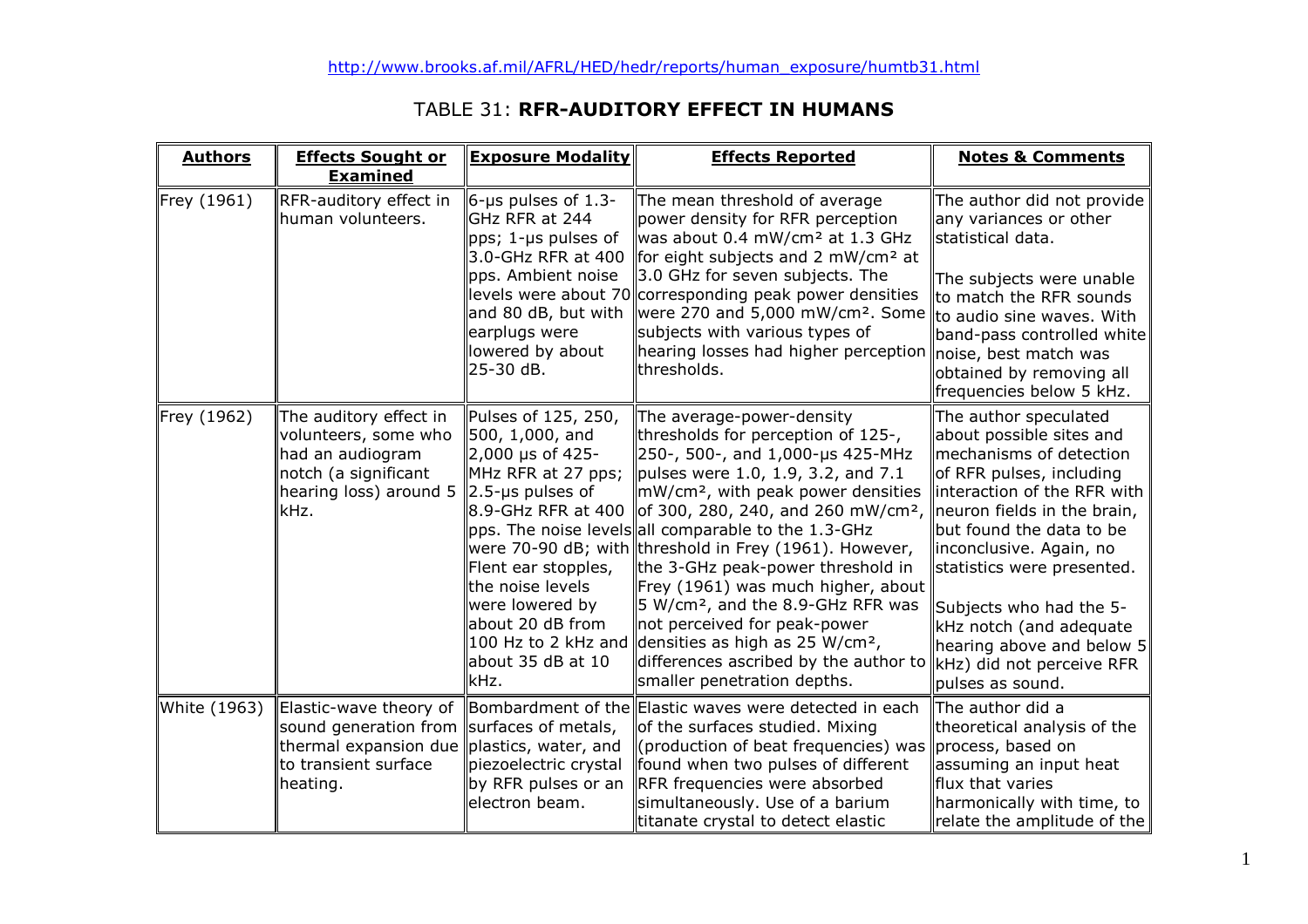|                                 |                                                                                                           |                                                                                                                                                                                                                                                 | waves from heating with a single 2-<br>us pulse of electrons or RFR yielded<br>easily detected signals at pulse<br>power densities down to 2 W/cm <sup>2</sup> ,<br>corresponded to a computed peak<br>surface-temperature rise of 0.001<br>°C.                                                                                                                                                                                                                                                                                                                                                      | elastic waves to the<br>characteristics of the input<br>flux and thermal and<br>elastic properties of the<br>body.                                                                                                                                                                                                              |
|---------------------------------|-----------------------------------------------------------------------------------------------------------|-------------------------------------------------------------------------------------------------------------------------------------------------------------------------------------------------------------------------------------------------|------------------------------------------------------------------------------------------------------------------------------------------------------------------------------------------------------------------------------------------------------------------------------------------------------------------------------------------------------------------------------------------------------------------------------------------------------------------------------------------------------------------------------------------------------------------------------------------------------|---------------------------------------------------------------------------------------------------------------------------------------------------------------------------------------------------------------------------------------------------------------------------------------------------------------------------------|
| Frey and<br>Messenger<br>(1973) | Further human studies<br>on the RFR-auditory<br>effect.                                                   | 50 pps; pulse width<br>µs: Average power<br>density held at 0.32<br>mW/cm <sup>2</sup> for peak<br>power densities of<br>peak power density<br>held at 370<br>mW/cm <sup>2</sup> for<br>average power<br>densities of 0.19 to<br>1.3 $mW/cm2$ . | 1.245-GHz pulses at Each subject was requested to judge<br>the loudness of pulsed-RFR signals<br>varied from 10 to 70 relative to an initial reference signal.<br>The median values of the loudness<br>versus peak power density and<br>versus average power density were<br>graphed for each test, without<br>640 to 91 mW/cm <sup>2</sup> ; deviations. The authors calculated<br>that the peak-power-density<br>threshold for perception of RFR<br>pulses is 80 mW/cm <sup>2</sup> , a value much<br>lower than reported subsequently by<br>Guy et al. (1975b) and by Cain and<br>Rissman (1978). | No data for each subject<br>were given. The accuracy<br>of these results could not<br>be evaluated because of<br>the absence of data on the<br>scatter of responses by<br>each subject and because<br>the subjective judgments<br>of the relative loudness<br>may be imprecise.                                                 |
| Foster and<br>Finch (1974)      | Further confirmation of They used 2.45-GHz<br>the elastic theory of<br>sound generation by<br>RFR pulses. | RFR pulses in<br>several<br>combinations of<br>pulse power density<br>and pulse width,<br>and a hydrophone<br>immersed in salt<br>water for detection.                                                                                          | The experimental results confirmed:<br>the findings in water of White<br>$(1963)$ ; calculations showing that for transients were not<br>short pulses, the peak sound<br>pressure is proportional to the<br>energy per pulse, but for long pulses<br>it is proportional to the incident<br>power density; and that the<br>transition between the two peak-<br>sound-pressure regimes occurs for<br>pulse durations between 20 and 25<br>μs.                                                                                                                                                          | The authors also found<br>that such acoustic<br>obtained in water at 4 °C<br>(where its thermal<br>expansion coefficient is 0)<br>and that acoustic signals<br>between 0 and 4 °C were<br>reverse in polarity from<br>those for temperatures<br>above 4 °C, results<br>supporting the<br>thermoelastic expansion<br>hypothesis. |
| Sharp et al.<br>(1974)          | <b>Transduction of RFR</b><br>pulses into sound at                                                        | 14-us pulses of 1.5-<br>GHz RFR triggered                                                                                                                                                                                                       | With a sound-level meter to measure The authors, while shifting<br>the delay times for acoustic                                                                                                                                                                                                                                                                                                                                                                                                                                                                                                      | the RFR absorber over                                                                                                                                                                                                                                                                                                           |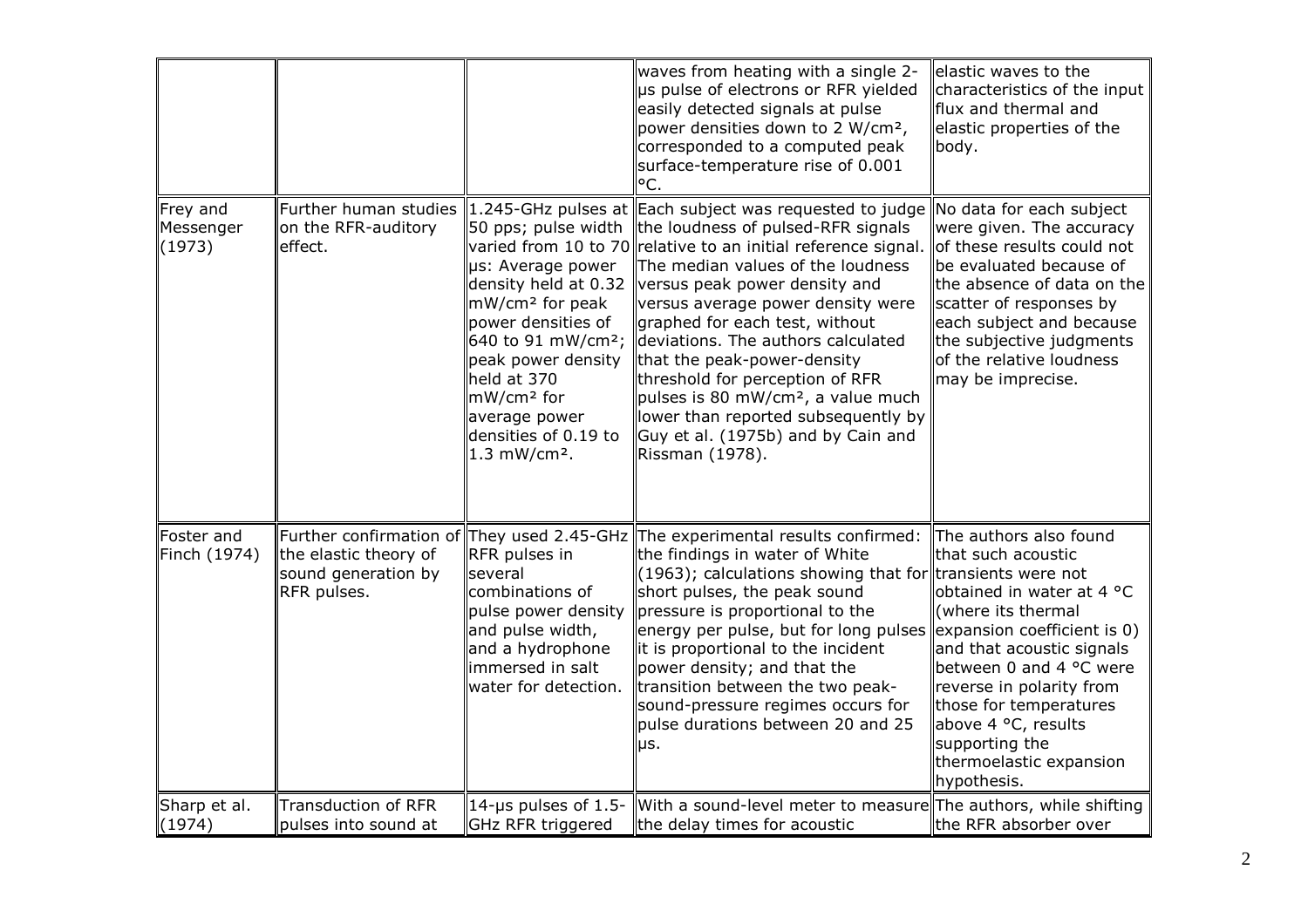|                       | the surfaces of RFR-<br>labsorbers.                                                                                                                    | pps while regions of<br>the subject's head<br>were shielded with<br>RFR absorber. The<br>4.5 kW and the<br>pulse power density<br>ranged from 750 to<br>1,500 mW/cm <sup>2</sup> .      | randomly at about 3 propagation for distances of 0.3 to<br>0.6 m between the absorber and<br>microphone, the authors confirmed<br>that the absorber transduced the<br>RFR pulses into acoustic signals.<br>power per pulse was Varying the carrier frequency from<br>1.2 to 1.6 GHz or using 2.45 GHz<br>made little difference in the level or<br>quality of the sound. The threshold<br>pulse power for audibility was 275<br>W, yielding estimated pulse power<br>densities in the range 46-92<br>mW/cm <sup>2</sup> .                                         | various areas of the<br>subject's head, noticed<br>that the apparent locus of<br>the sound moved from the<br>subject's head to the<br>absorber.                                                                                                                                                                                         |
|-----------------------|--------------------------------------------------------------------------------------------------------------------------------------------------------|-----------------------------------------------------------------------------------------------------------------------------------------------------------------------------------------|-------------------------------------------------------------------------------------------------------------------------------------------------------------------------------------------------------------------------------------------------------------------------------------------------------------------------------------------------------------------------------------------------------------------------------------------------------------------------------------------------------------------------------------------------------------------|-----------------------------------------------------------------------------------------------------------------------------------------------------------------------------------------------------------------------------------------------------------------------------------------------------------------------------------------|
| Guy et al.<br>(1975b) | RFR-auditory power-<br>density thresholds and<br>modulation<br>characteristics.                                                                        | Exposures of the<br>head to 2.45-GHz<br>pulses of duration<br>varied from 1 to 32<br>µs. Exposures were<br>to trains of 3 pps<br>each, with 100 ms<br>ambient noise level<br>was 45 dB. | For Subject 1 with a normal<br>back of the subject's audiogram hearing threshold, the<br>threshold for RFR auditory<br>perception was a constant peak<br>energy density of 40 µJ/cm <sup>2</sup> per<br>pulse irrespective of pulse duration.<br>With ear plugs, the threshold was<br>only 28 µJ/cm <sup>2</sup> per pulse. Similar<br>between pulses. The results were obtained for Subject 2,<br>who had a deep notch at 3.5 kHz in<br>both ears, but the threshold was 135<br>µJ/cm <sup>2</sup> per pulse, or about three<br>times higher than for Subject 1. | The two subjects studied<br>were requested to signal<br>when they perceived<br>sound. They heard each<br>pulse as a click, and heard<br>pulse trains as chirps that<br>corresponded to the pulse<br>repetition rate. The<br>subjects accurately<br>interpreted Morse code<br>transmitted by manual<br>keying of the pulse<br>generator. |
| Lin (1977c)           | Analysis of equations<br>of spherical models of<br>human and animal<br>heads of brain-<br>equivalent material for<br>acoustic resonant<br>frequencies. | resonant<br>frequencies<br>generated by<br>exposure to RFR<br>pulses.                                                                                                                   | Theoretical paper on Analyzed were heads of guinea pigs,<br>cats, and human adults and infants.<br>The results showed that the<br>fundamental and higher-harmonic<br>frequencies produced by RFR pulses<br>are independent of carrier<br>frequency, but dependent on head<br>size, with the fundamental frequency<br>inversely proportional to the radius<br>of the head.                                                                                                                                                                                         | The theoretically predicted<br>fundamental frequencies<br>for humans were 13 kHz<br>for an adult and 18 kHz for<br>an infant.                                                                                                                                                                                                           |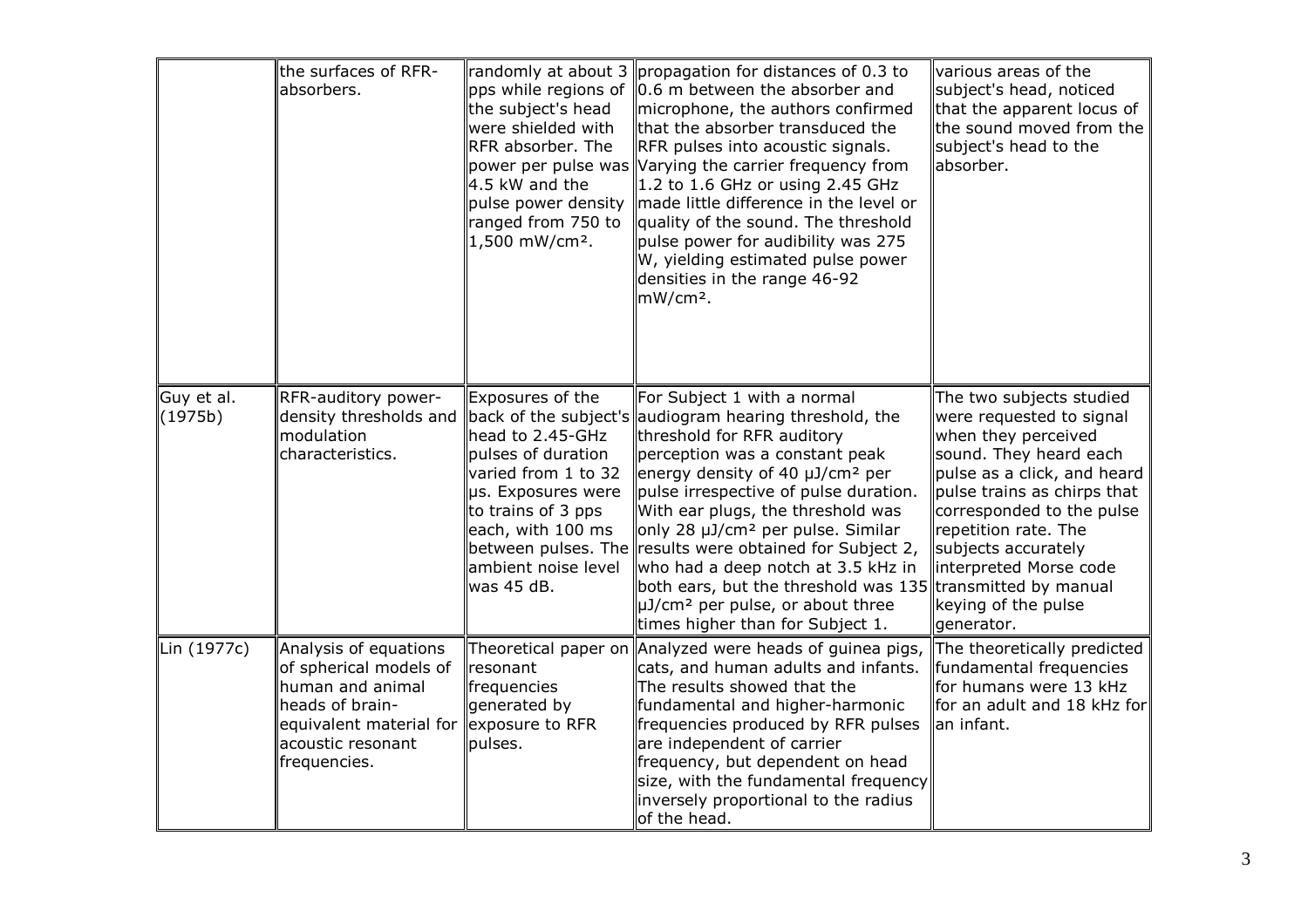| Cain and<br>Rissman<br>(1978) | Experimental study of<br>RFR-auditory effect in<br>$\vert$ 2 cats, 2 chinchillas, 1<br>beagle, 8 humans.                                                                                                                                                                         | 5-, 10-, 15-, or 20-<br>2 seconds. The<br>humans wore ear<br>muffs during<br>exposure, to reduce<br>the ambient noise<br>level (to 45 dB).                                                                                                                       | Subjects 1-5 could hear 15-µs<br>us pulses of 3.0-GHz  pulses, with peak-power-density<br>RFR at 1 pulse every thresholds of 300, 300, 300, 600,<br>and 1,000 mW/cm <sup>2</sup> . They also could<br>hear 10-µs pulses, with thresholds of audiograms, and the<br>$\parallel$ 1,800, 225, 600, 2,000, and 2,000<br>mW/cm <sup>2</sup> . Only Subject 1 could hear hearing were determined<br>5-us pulses, with a threshold of<br>$\vert$ 2,500 mW/cm <sup>2</sup> . By contrast,<br>Subjects 6-8 could not hear 5-, 10-,<br>or 15-us pulses at the highest peak<br>power density but could hear 20-µs<br>pulses. In summary, 300 mW/cm <sup>2</sup><br>can be taken as the nominal human<br>pulse-power-density threshold for<br>pulse durations of 10 µs or longer.                                                                                                                                  | Only results for the<br>humans are summarized<br>here. Seven subjects were<br>given standard<br>thresholds for binaural<br>for frequencies in the<br>range 1-20 kHz.<br>The authors had exposed<br>humans to pulses of 3.0-<br>GHz RFR at peak power<br>densities as high as 2,500<br>mW/cm <sup>2</sup> with no apparent<br>ill effects.                                                                                                                                                                                   |
|-------------------------------|----------------------------------------------------------------------------------------------------------------------------------------------------------------------------------------------------------------------------------------------------------------------------------|------------------------------------------------------------------------------------------------------------------------------------------------------------------------------------------------------------------------------------------------------------------|--------------------------------------------------------------------------------------------------------------------------------------------------------------------------------------------------------------------------------------------------------------------------------------------------------------------------------------------------------------------------------------------------------------------------------------------------------------------------------------------------------------------------------------------------------------------------------------------------------------------------------------------------------------------------------------------------------------------------------------------------------------------------------------------------------------------------------------------------------------------------------------------------------|-----------------------------------------------------------------------------------------------------------------------------------------------------------------------------------------------------------------------------------------------------------------------------------------------------------------------------------------------------------------------------------------------------------------------------------------------------------------------------------------------------------------------------|
| Tyazhelov et<br>al. (1979)    | The qualities of the<br>sounds perceived by<br>humans from exposure was exposed to 800<br>to RFR pulses. Small<br>hollow tubes from a<br>speaker to the ears<br>were used to present<br>audiofrequency sounds $\ $ rate (PRR) of 50 to<br>without or concurrent<br>with the RFR. | The parietal area of<br>each subject's head<br>MHz RFR pulses of<br>widths 5 to 150 $\mu$ s,<br>presented either at<br>a pulse repetition<br>2,000 pps or pulse<br>trains lasting 0.1 to<br>$\vert$ 0.5 seconds at a<br>rate of 0.2 to 2.0<br>trains per second. | Three subjects who had HFALs below<br>10 kHz could not perceive 10-30 µs<br>pulses, results that were consonant<br>with those of Cain and Rissman<br>$(1978)$ . Only 1 Of 15 subjects with<br>HFALs above 10 kHz could not hear<br>the pulses. Subjects with HFALs<br>below 15 kHz were unable to<br>distinguish between the sounds from<br>$\ $ a 5,000-pps and a 10,000-pps<br>signal, and subjects with more<br>extended HFALs heard a higher pitch<br>for a 5,000-pps signal than a<br>$\ $ 10,000-pps signal. Subjects reported $\ $ that many of their results<br>hearing beat-frequency notes when<br>presented acoustic tones above 8<br>$\ $ kHz concurrently with 10-µs to 30-µs $\ $ but that others, such as<br>pulses at PRRs just above or below 8<br>kHz; the subjects could cancel the<br>perception of the RFR and audio<br>when matching them in frequency,<br>amplitude, and phase. | The high-frequency<br>auditory limit (HFAL) of<br>each subject was tested<br>for tones from 1 kHz<br>upward. The subjects had<br>means for varying<br>amplitude, frequency, and<br>phase of the audio signals<br>to try to match their<br>timbre and loudness to the<br>perceived RFR.<br>The authors suggested<br>are consistent with the<br>thermoelastic hypothesis,<br>the suppression of the<br>perception of a 5,000-pps<br>train of RFR pulses by a<br>10-kHz acoustic tone,<br>were at variance with that<br>model. |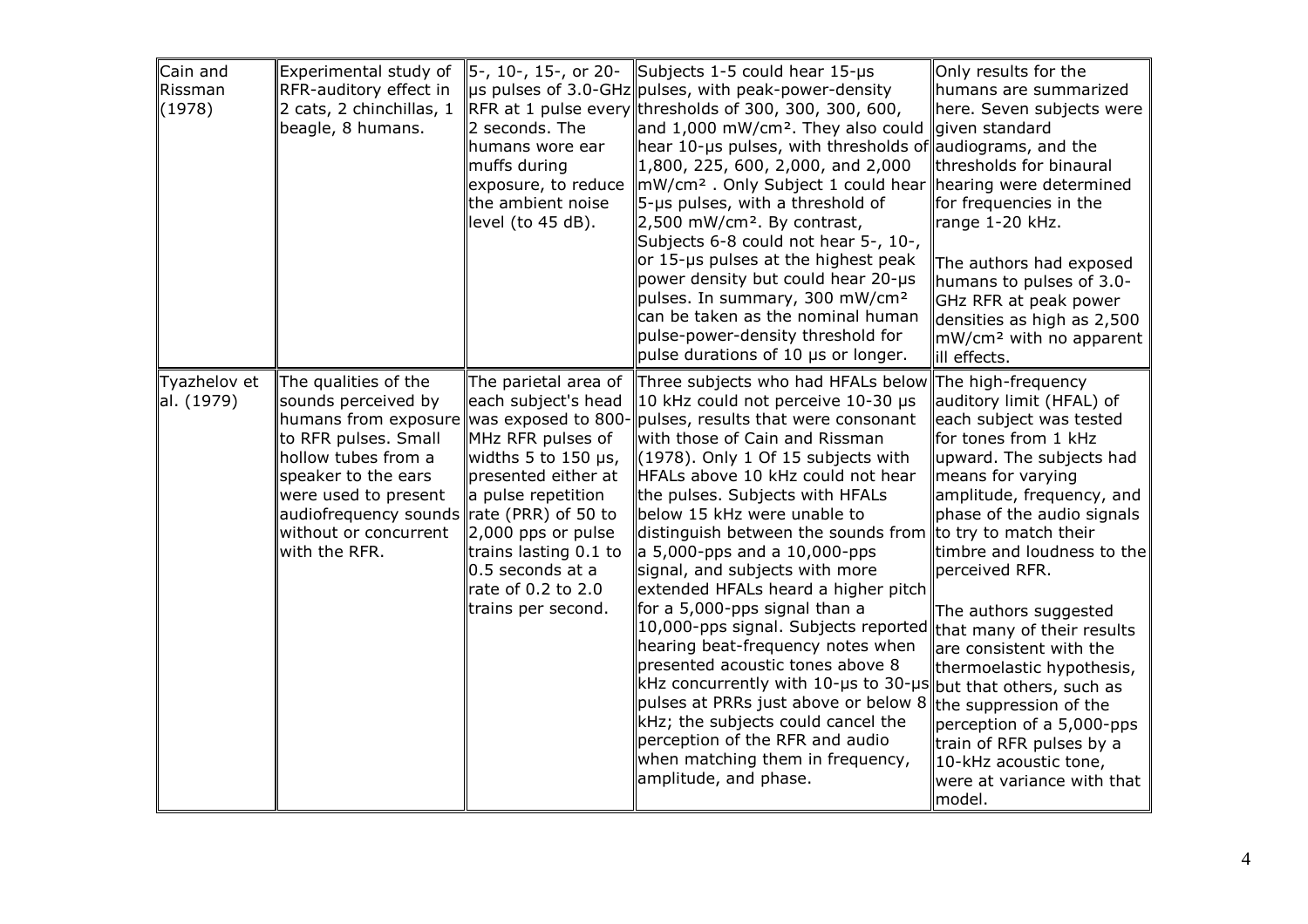## 3 STUDIES OF HUMAN VOLUNTEERS--OTHER RFR EFFECTS

## 3.1 THE RFR-AUDITORY EFFECT

Humans near some types of pulsed radar transmitters can perceive single pulses or pulse trains of RFR as audible clicks without the use of electronic receptors. As discussed below, there is considerable experimental evidence supporting the hypothesis that an RFR pulse having a peak power density and duration within specific limits can produce a transient thermal gradient in the head large enough to generate a transient elastic wave at a boundary between regions of dissimilar dielectric properties, and that this wave is transmitted by bone conduction to the middle ear, where it is then perceived by normal cochlear mechanisms as a click. Persons with impaired hearing are not able to hear such clicks, and animals with destroyed cochleas (inner ears) do not exhibit RFR-pulse-induced evoked responses in the brainstem. This phenomenon had attracted considerable interest because it was often cited as evidence that nonthermal effects can occur and because an initial hypothesis was that a possible mechanism for perception is direct stimulation of the central nervous system by RFR.

Frey (1961) exposed human volunteers to either 6-µs pulses of 1.3-GHz RFR at 244 pulses per second (pps) (0.0015 duty factor) or to 1-µs pulses of 3.0-GHz RFR at 400 pps (0.0004 duty factor). The mean threshold of average power density for RFR perception was about 0.4 mW/cm<sup>2</sup> at 1.3 GHz for eight subjects and 2 mW/cm<sup>2</sup> at 3.0 GHz for seven subjects. The corresponding peak power densities were about 270 and 5,000 mW/cm². (No variances or other statistical data were given.) The ambient noise levels were respectively about 70 and 80 dB, but earplugs decreased the noise by about 25-30 dB.

The subjects were unable to match the RFR sounds to audio sine waves. With white noise controlled by a variable band-pass-filter, best match was obtained by removing all frequencies below about 5 kHz.

Four subjects with various degrees of hearing loss (for air-conducted and bone-conducted sound) were tested for perception of the 1.3-GHz RFR. Subject 1 with significant hearing loss of both kinds above about 2 kHz was unable to perceive the RFR sound at intensities 30 times above the threshold. Subject 2, who had bilateral severe air-conduction loss (about 50 dB) but moderate bone-conduction loss (about 20 dB), was able to perceive the RFR sound at about the threshold level. Subject 3, with tinnitus and bilateral hearing loss ranging from about 10 dB at 250 Hz to 70 dB at 8 kHz for air conduction, more severe loss for bone conduction, and who had been diagnosed as having neomycininduced nerve deafness, was unable to perceive the RFR. Subject 4, who had normal bilateral airconduction hearing to about 4 kHz but severe bilateral bone-conduction loss also could not perceive the pulses. The author concluded that for perception of RFR as sound, a person must be able to hear sound above about 5 kHz, but not necessarily by air conduction.

In another study, however, Frey (1962) found that some subjects who had an audiogram notch (significant hearing loss) around 5 kHz (and adequate hearing above and below 5 kHz) did not perceive RFR pulses as sound. In this study, the RFRs used were 425-MHz pulses of 125, 250, 500, 1,000, and 2,000 µs at 27 pps (respective duty factors of 0.0034, 0.0068, 0.0135, 0.027, and 0.054) and 2.5-µs pulses of 8.9-GHz RFR at 400 pps (duty factor 0.001). The ambient noise levels were 70- 90 dB and the subjects wore Flent antinoise ear stopples, which diminished the ambient levels by about 20 dB from 100 Hz to 2 kHz and by about 35 dB at 10 kHz.

The average-power-density thresholds for perception of 125-, 250-, 500-, and 1000-µs pulses of 425- MHz RFR were respectively 1.0, 1.9, 3.2, and 7.1 mW/cm<sup>2</sup>, and the corresponding peak power densities were 300, 280, 240, and 260 mW/cm² (again without statistical data). (The threshold for 2,000-µs pulses of 425-MHz RFR was not determined because of inadequate instrumentation.) Thus, all four 425-MHz peak-power values were comparable to the 1.3-GHz threshold previously found (Frey, 1961), implying insensitivity to frequency in this range. However, the previously found 3-GHz peakpower threshold was considerably higher, about 5 W/cm², and the 8.9-GHz RFR was not perceived for peak-power densities as high as 25 W/cm². The author suggested that the rise in perception threshold from 1.3 GHz upward was related to the dependence of penetration depth on frequency. Noting the high ambient noise levels, he also suggested that the thresholds would be lower in quieter environments.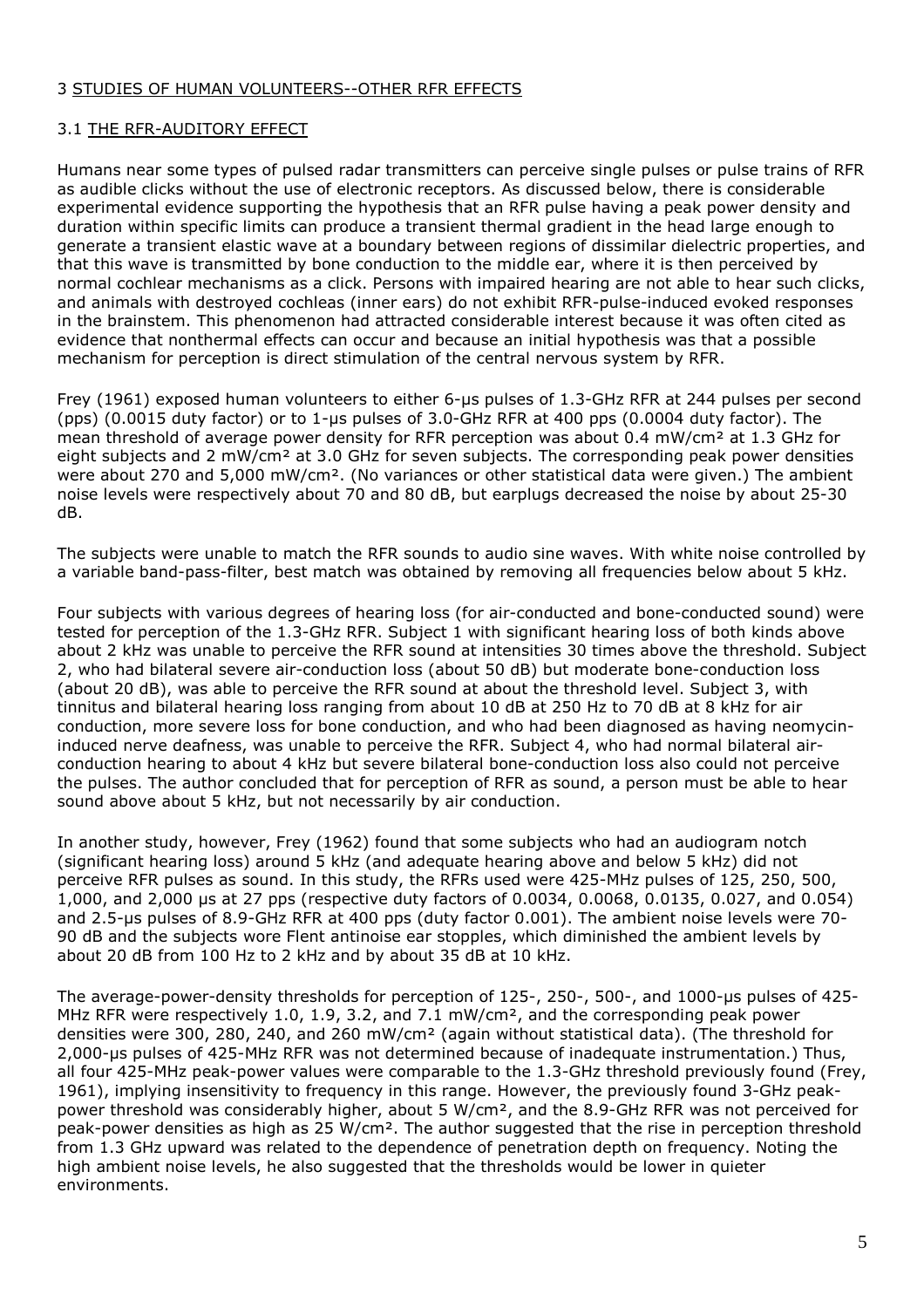Frey (1962) also speculated about the possible sites and mechanisms of detection of RFR pulses, including RFR-induced changes of the electrical capacitance between the tympanic membrane and the oval window, detection in the cochlea, and interaction of the RFR with neuron fields in the brain. He discounted the first possibility because of the insensitivity of the RFR-hearing effect to head orientation relative to the RFR source, and indicated that the then-current experimental results were inconclusive about the other two possibilities.

Frey (1967) subsequently tried to resolve this point by studying the potentials evoked in the cat brain by exposure to 10-µs pulses within the range 1.2-1.5 GHz. However, the results were not conclusive and may have contained artifact.

Frey and Messenger (1973) exposed humans to pulsed 1.245-GHz RFR at 50 pps in an RFR anechoic chamber. In one set of experiments, the average power density was held at 0.32 mW/cm² and the pulse width was varied from 10 to 70 µs in 10-µs increments, yielding peak power densities from 640 to 91 mW/cm<sup>2</sup>. In another set, the peak power density was held at 370 mW/cm<sup>2</sup> and the pulse width was varied over the same range, yielding average power densities from 0.19 to 1.3 mW/cm<sup>2</sup>.

Four subjects with clinically normal hearing were given three trials each. The start of each trial was signaled optically. Following a variable interval of up to 5 seconds, each subject was first given a pulsed RFR signal for 2 seconds, the perceived loudness of which was to be taken as reference level 100. About 5 seconds later, the test RFR signal was presented for 2 seconds, and the subject was requested to indicate its numerical loudness relative to the reference. The results were displayed as logarithmic plots of the median values of perceived loudness versus peak power density and versus average power density. The point plotted for each test condition was the median value, without deviations, for all subjects and repetitions; no individual data were given.

In the peak-power-density plot, the loudness rose sharply from about 3 at 91 mW/cm<sup>2</sup> (70-us pulses) to 60 at 125 mW/cm² (50-µs pulses); at the higher power densities, the sound level increased more slowly to a slightly rising plateau: to about 100 at 210 mW/cm<sup>2</sup> (30-us pulses), 120 at 315 mW/cm<sup>2</sup> (20-µs pulses), and a slightly lower value at 630 mW/cm<sup>2</sup> (10-µs pulses). The plateau indicated that there is an optimal pulse-width band within which the perceived loudness depends on the peak power density. The author ascribed the loudness decrease at 630 mW/cm<sup>2</sup> to 10-us pulses being shorter than optimal pulse width.

The plot of median loudness versus average power density showed more scatter, with the points ranging from about 60 at 0.19 mW/cm² (10-µs pulses) to a relatively flat maximum of 100 at 0.55 mW/cm² (30-µs pulses), diminishing to about 40 at 1.29 mW/cm² (70-µs pulses). The 1.29-mW/cm² dip was ascribed to 70-µs pulses being longer than optimal pulse width.

From their data, Frey and Messenger (1973) calculated that the peak-power-density threshold for perception of RFR pulses is about 80 mW/cm<sup>2</sup>, a value much lower than those reported subsequently by Guy et al. (1975b) and by Cain and Rissman (1978), discussed later. In the absence of information on scatter of the responses by each subject and because subjective judgments of relative loudness may be imprecise, the accuracy of the results of Frey and Messenger (1973) could not be evaluated.

White (1963) reported that when the surface of a body is transiently heated by RFR-absorption (or electron bombardment), elastic waves are produced on the surface due to its thermal expansion. The author analyzed this process theoretically, with emphasis on the case of the input heat flux that varies harmonically with time, to relate the amplitude of the elastic waves to the characteristics of the input flux and the thermal and elastic properties of the body. Experiments with both electron impact and RFR-absorption verified the proportionality of the stress wave amplitude and absorbed power density, results that correlated well with the thermal and elastic properties of the heated medium.

The elastic waves were detected in all metals tested, in several carbon-loaded plastics, in water, and in a barium titanate piezoelectric crystal coated with silver. Mixing (the production of beat frequencies) was observed when two pulses of different RFR frequencies were absorbed simultaneously. A comparison of the elastic-wave stress amplitude with the radiation pressure showed that the former may be much greater than the latter, as demonstrated experimentally. When a barium titanate crystal was used to detect the elastic waves produced, heating by a single 2-us pulse of electrons or RFR produced easily detectable signals at pulse power densities down to 2 W/cm², which corresponded to a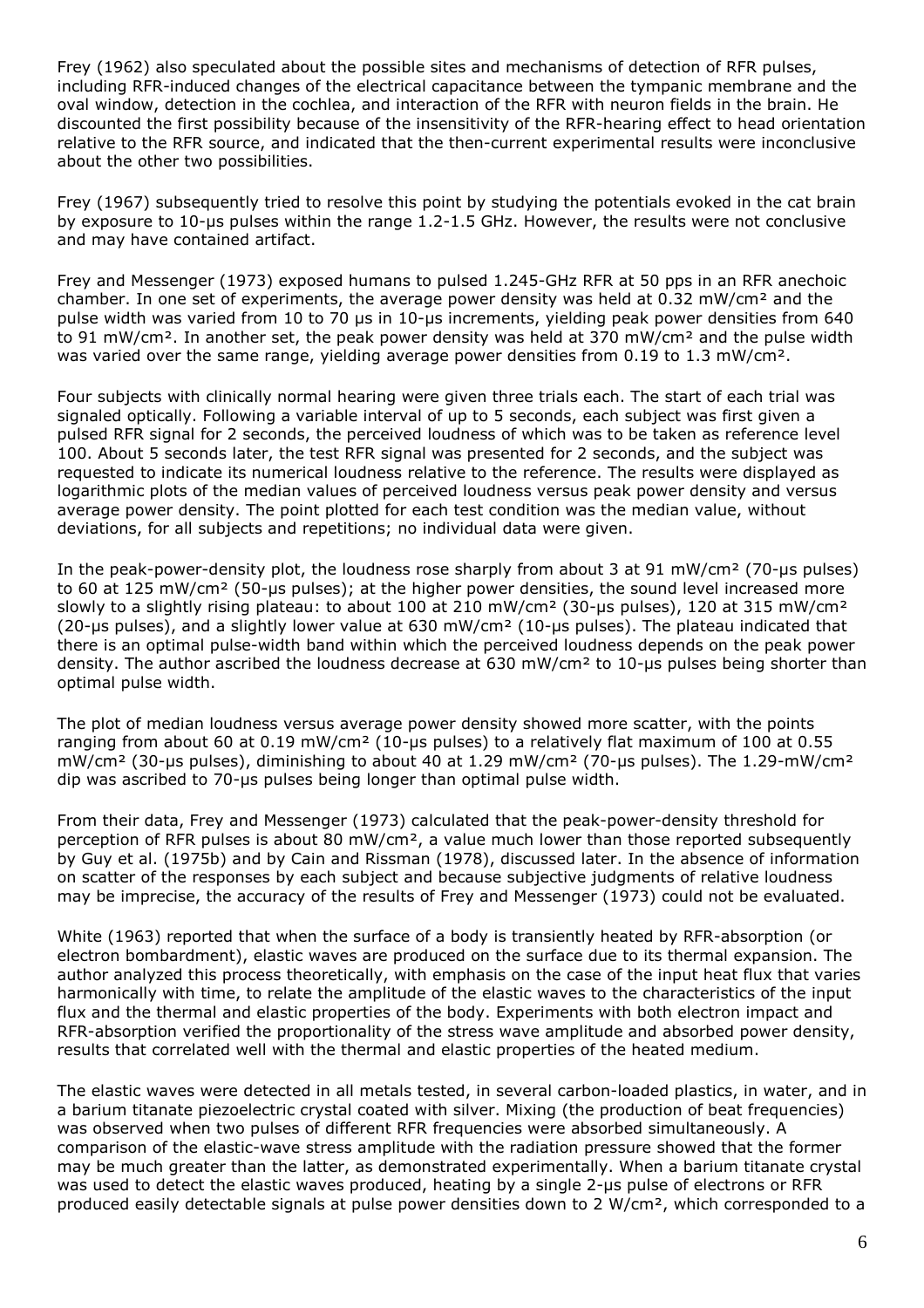computed peak surface-temperature rise of about 0.001°C and which produced piezo-electric-crystal voltages ranging from about 1 to more than 60 mV per kW/cm² of absorbed power density.

Foster and Finch (1974) confirmed the findings of White (1963) that RFR pulses can produce acoustic transients in water, and showed by calculation that for short pulses, the peak sound pressure is proportional to the energy per pulse, whereas for long pulses, it is proportional to the incident power density. Using 2.45-GHz RFR in several combinations of pulse power density and pulse duration and a hydrophone immersed in saline (0.15-N KCl), they found that the transition between the two regimes occurs for pulse durations between 20 and 25 µs. The authors noted that the dependence of sound pressure on pulse duration and incident peak power density is consistent with those of Frey and Messenger (1973) at 1.245 GHz. They also found that such acoustic signals were not obtained in water at 4°C (at which its thermal expansion coefficient is zero) and that the transient acoustic signal between 0 and 4°C was reverse in polarity from that for temperatures above 4°C, results that support the thermoelastic expansion hypothesis.

Sharp et al. (1974), in an experiment involving shielding regions of a subject's head from 1.5-GHz RFR pulses with RFR absorber, noticed that the apparent locus of the perceived sound moved from the head to the absorber. By using a sound-level meter to measure the delay times for acoustic propagation for distances of 0.3 to 0.6 m between the absorber and the microphone, they confirmed that the RFR pulses were transduced by the absorber into acoustic signals. The pulses were 14 µs long and were randomly triggered at about 3 pps. By calculation, the power per pulse was 4.5 kW and the pulse power densities were 7.5-15 kW/m² (750-1,500 mW/cm²) for the 0.3-0.6 m range of separations above.

Subsequent tests by Sharp et al. (1974) showed that varying the carrier frequency from 1.2 to 1.6 GHz or using 2.45 GHz made little difference in the level or quality of the sound. In addition, detectable sounds could be produced with various sizes and shapes of absorber, including pieces as small as 4 mm square by 2 mm thick, and in various types of absorber and in crumpled aluminum foil. The threshold pulse power for audibility was 275 W, yielding estimated pulse power densities in the range 0.46-0.92 kW/m² (46-92 mW/cm²). Tests were also done with constant pulse repetition rates up to 500 pps, with the finding that: "The sound produced from the absorber seemed to track the repetition rate of the microwave pulses."

Guy et al. (1975b) determined power-density thresholds and modulation characteristics for the RFRauditory effect in two volunteers. The authors exposed the back of the head of the two humans to RFR at 15 to 30 cm from the aperture of a horn in an anechoic chamber at an ambient noise level of 45 dB, with RFR-absorbent material around the vicinity of the subject to eliminate reflections. The RFR consisted of 2.45-GHz pulses of duration that was varied from 1 to 32 µs. For each duration, the RFR was presented in trains of 3 pps, with 100 milliseconds between pulses. In each case, the subject signaled when an auditory sensation was perceived. From standard audiograms taken prior to exposure, the hearing threshold of Subject 1 was normal, but Subject 2 had a deep notch at 3.5 kHz in both ears for both air and bone conduction.

For Subject 1, the threshold for RFR auditory perception was found to be a constant peak energy density (the product of peak power density and pulse duration) of 40 µJ/cm² per pulse irrespective of pulse duration. At 3 pps, the corresponding average power density was 0.12 mW/cm². When Subject 1 wore ear plugs, the threshold peak was only 28  $\mu$ J/cm<sup>2</sup> per pulse. The threshold for a pair of pulses spaced within several hundred microseconds was the same as for one pulse with the same total energy as the pair. Similar results were obtained for Subject 2, but the threshold peak energy density was 135 µJ/cm² per pulse, about threefold higher than for Subject 1.

The authors remarked that each pulse was perceived individually by the subjects as a click and that trains of short pulses were heard as chirps of tones that corresponded to the pulse repetition rate. In addition, when the pulse generator was keyed manually, digital (Morse) code transmitted thereby could be interpreted accurately by the subjects.

The authors also studied the RFR-auditory effect in laboratory animals. Those studies are to be discussed in one of the planned reports on specific topics by the authors of the present report, as mentioned in the Introduction.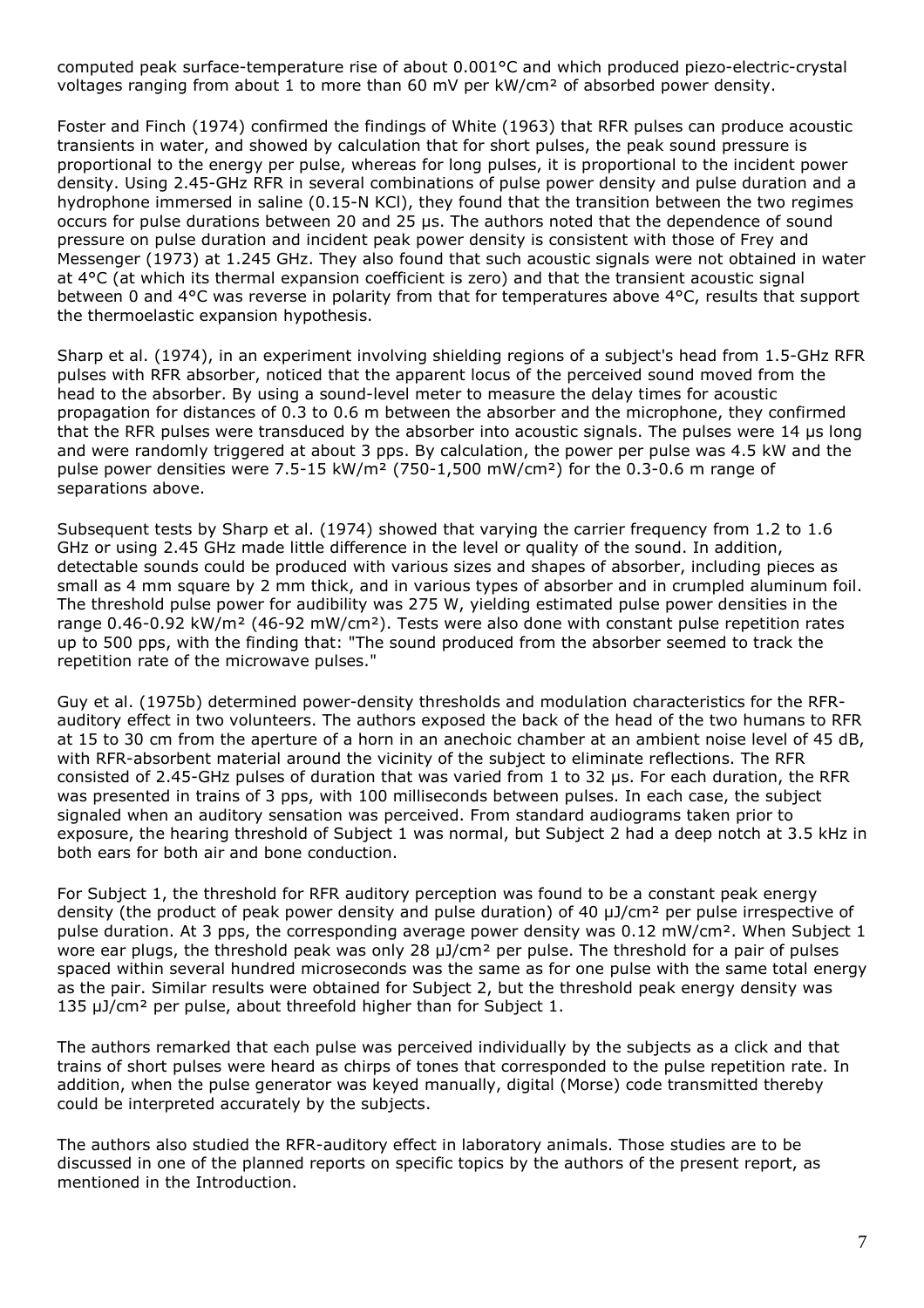Guy et al. (1975b) and Lin (1976a, b; 1977a, b, c) analyzed postulated mechanisms for the conversion of RFR energy into acoustic energy in lossy dielectric materials. They concluded that thermal expansion forces induced by pulsed RFR, which are proportional to the square of the peak electric field, are much larger than the radiation pressure or the electrostriction produced by the same RFR pulses, and can generate in the head acoustic waves of the requisite magnitude for the hearing effect.

In Lin (1977c), equations developed for a spherical model of the head consisting of brain-equivalent material were used to obtain the acoustic resonant frequencies generated in the heads of guinea pigs, cats, and human adults and infants by exposure to RFR pulses. The results showed that the (fundamental and higher-harmonic) frequencies produced by RFR pulses are independent of the carrier frequency, but are dependent on head size, and specifically that the fundamental frequency is inversely proportional to the radius of the head. For humans, the predicted fundamental frequencies were 13 kHz for an adult and 18 kHz for an infant.

Cain and Rissman (1978) used 3.0-GHz RFR pulses to investigate the RFR-auditory effect in two cats, two chinchillas, one beagle, and eight human volunteers. For the animals, surface or brainstemimplanted electrodes were used to measure the responses evoked by audio clicks from a speaker and the responses to 5-, 10-, and 15-µs pulses. The results for the animals are to be discussed in the planned report mentioned above.

The eight humans were given standard audiograms for both air-conducted and bone-conducted sound. In addition, because the audiograms did not test hearing above 8 kHz, binaural hearing thresholds were determined for seven of the subjects for tone frequencies in the range 1-20 kHz. After those tests, the subjects were presented with 5-, 10-, 15-, and 20-µs RFR pulses at 1 pulse every 2 seconds. Each subject wore foam ear muffs during exposure, to reduce the ambient noise level (to 45 dB).

Subjects 1-5 could hear 15-us pulses as clicks; their peak-power-density thresholds were respectively 300, 300, 300, 600, and 1,000 mW/cm². Subjects 1-5 could also hear 10-µs pulses, with peak-powerdensity thresholds of 1,800, 225, 600, 2,000, and 2,000 mW/cm². The only person able to perceive the 5-µs pulses was Subject 1, with a peak-power-density threshold of 2,500 mW/cm². By contrast, Subjects 6-8 could not hear 5-, 10-, or 15-µs pulses at the highest available peak power density but could perceive 20-µs pulses.

The authors did not find a correlation between the RFR results and the standard audiograms. However, they did note that a strong correlation existed between perception of RFR and hearing ability above 8 kHz as determined from the binaural thresholds. They also stated that their results are consistent with the hypothesis that a pressure wave in the human head induced by short RFR pulses contains a significant part of its energy above 8 kHz.

In brief summary of the study with human volunteers by Cain and Rissman (1978), only Subjects 1-3 could perceive 15-µs pulses, with a pulse-power-density threshold as low as 300 mW/cm² (energydensity threshold 4.5 µJ/cm²). Only Subject 2 could hear 10-µs pulses, with 225 mW/cm² (2.3 µJ/cm<sup>2</sup>) as the threshold; the thresholds for the other subjects were much higher than 300 mW/cm<sup>2</sup>. Only Subject 1 could hear 5-us pulses, but with a threshold of 2,500 mW/cm<sup>2</sup>. Those thresholds were for 45 dB of ambient noise and could be higher in noisier environments. Thus, 300 mW/cm² can be taken as the nominal human RFR-hearing pulse-power-density threshold for pulse durations of about 10 µs or longer. It is noteworthy that these authors had exposed human volunteers to pulses of 3.0- GHz RFR at peak power densities as high as 2,500 mW/cm² with no apparent ill effects.

Tyazhelov et al. (1979) studied the qualities of the sounds perceived by humans from exposure to 800-MHz pulses. The parietal area of each subject's head was exposed to the open end of a waveguide fed from a 500-W source. The ambient noise level did not exceed 40 dB and was reduced by plugging the ears with stoppels or sound-conducting tubes. The pulse durations ranged from 5 to 150 us. The pulses were presented either continuously at 50 to 2,000 pps (the latter for short pulse durations, to limit the average power density) or in pulse trains 0.1 to 0.5 seconds in duration at rates of 0.2 to 2.0 trains per second. Each person could be presented with sinusoidal audiofrequency (AF) sound waves independently of, or concurrently with, the pulsed RFR. The AF signals were presented to the subject by means of a pair of small hollow tubes extending from a speaker to the ears. The subjects had means for adjusting the amplitude, frequency, and phase of the AF signal to try to match timbre and loudness of the perceived RFR.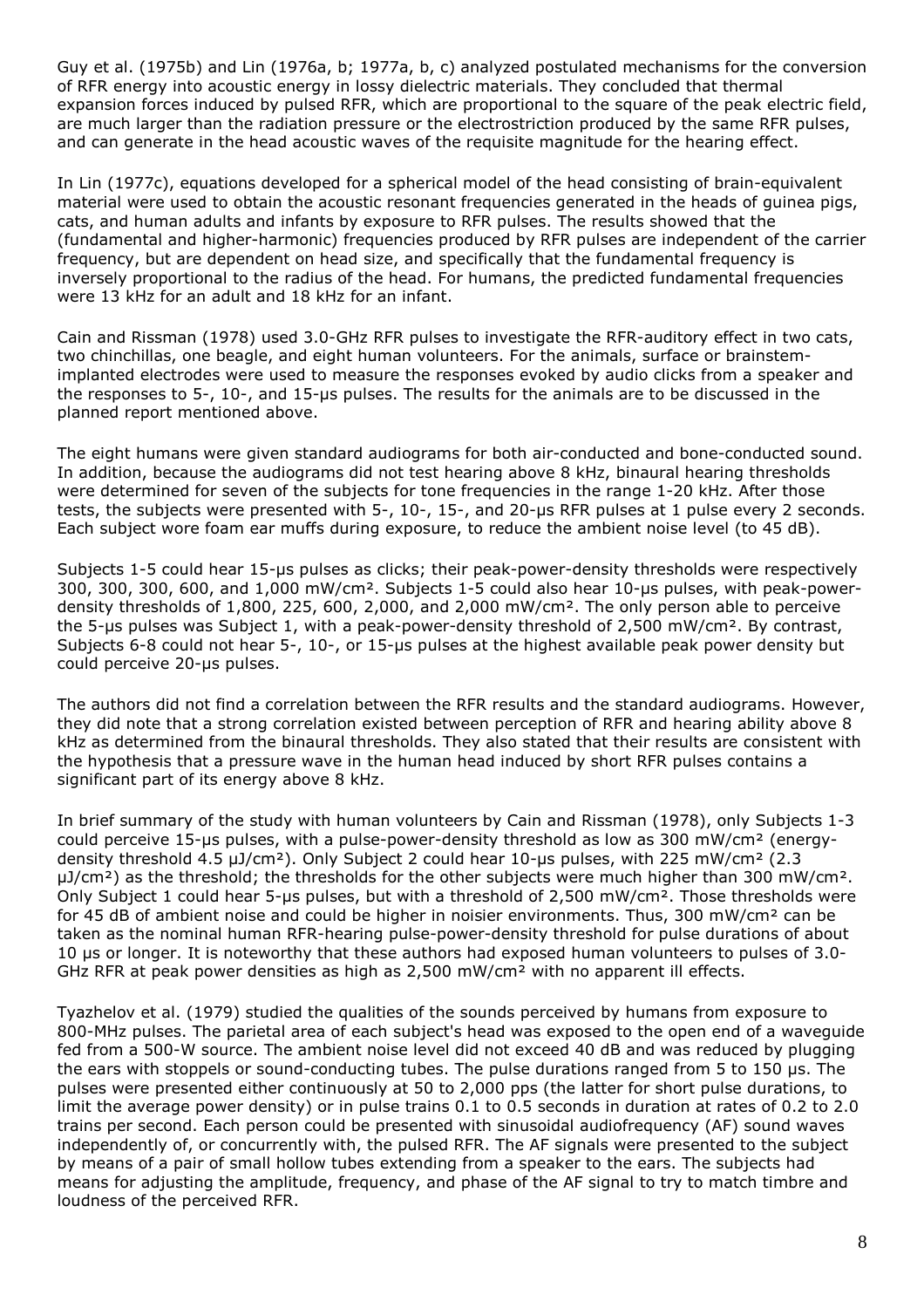The high-frequency auditory limit (HFAL) of each subject for tones from 1 kHz upward was tested. Three subjects had HFALs below 10 kHz and could not perceive 10-30 µs RFR pulses, results that were consonant with those of Cain and Rissman (1978). Of 15 subjects with HFALs above 10 kHz, only one could not perceive the RFR pulses.

All of the perceptive subjects noted that 10-30 µs pulses delivered at 1,000 to 12,000 pps at peak power densities exceeding 500 mW/cm² produced sounds of polytonal character that seemed to originate in the head, and that the quality of the sound changed with increasing pulse repetition rate (PRR) in a complex manner. Loudness diminished sharply and the sound became more monotonal as the PRR was increased from 6,000 to 8,000 pps, but no more than three distinguishable tonal transitions occurred. Subjects with HFALs below 15 kHz were unable to distinguish between the sounds perceived from a 5,000-pps and a 10,000-pps signal, and subjects with more extended HFALs reported that the pitch for a 5,000-pps signal was higher than for a 10,000-pps signal.

The subjects were able to detect small (5%) shifts of PRR only in the 8,000-pps region. At the lower PRRs, the subjects erred on 100% of tests to detect the direction of PRR changes, indicating that increases of PRR were often perceived as decreases in pitch. For pulses of constant peak amplitude, loudness was perceived to: increase with duration from 5 to 50 µs, decrease from 70 to 100 µs, and increase again for 100 µs and upward. Such patterns of perception were exemplified by plots of threshold pulse power (normalized to the 10-kHz PRR threshold) versus PRR for a subject with a 14 kHz HFAL and for the another subject with a 17-kHz HFAL. The curves were roughly W-shaped, each with a central relative maximum at about 8 kHz. Also shown was a plot of mean threshold pulse power (normalized to the threshold at 50-µs pulse duration) for subjects unable to perceive any sounds for pulses longer than 50 µs. This curve was also W-shaped, with a central relative maximum within the range 100-120 µs of pulse duration.

After subjects matched the pitch and timbre of a 2-kHz acoustic tone to the perceived sound of a train of RFR pulses at 2,000 pps, they were asked to match the loudness of the acoustic tone with the loudness of the perceived pulses while the pulse duration was varied between 5 and 150 us with the peak power held constant. No data were given. Instead, the relation between the ratio of the acoustic signal amplitude to the pulse power for the subjects (both quantities normalized to their respective thresholds) were merged into a shaded area bounded by two straight lines through the origin. That graph also showed a straight line through the origin stated by the authors to represent the theoretical relationship between these quantities as predicted from the thermoelastic model. The entire shaded area was above the theoretical line, i.e., the ratios of acoustic amplitude to pulse power for all of the subjects were reported to be larger than predicted.

When acoustic tones above 8 kHz were presented concurrently with 10-us to 30-us pulses at PRRs slightly above or below 8 kHz, the subjects reported hearing beat-frequency notes. In addition, for a PRR of 800 pps, similar beat frequencies were perceived when the acoustic frequency was set slightly above or below harmonics of the PRR. Moreover, when the tone and PRR frequencies were matched and the subjects were allowed to vary the phase of the acoustic tone, cancellation of perception of the two stimuli could be achieved. By proper phasing, subjects with HFALs below 15 kHz could also achieve perception cancellation between a 10-kHz acoustic signal and a 5-kHz train of pulses.

The authors reported that the sensory characteristics (pitch and timbre) evoked by RFR pulses less than 50 µs in duration also were perceived when the heads of the subjects were lowered into seawater, with loudness diminishing roughly in proportion to the immersion depth and vanishing entirely with total immersion. For pulses longer than 50 µs, even partial immersion resulted in loss of perception.

In their discussion, the authors suggested that many of their results are consistent with the thermoelastic hypothesis, but that others, such as the suppression of the perception of a 5,000-pps train of RFR pulses by a 10-kHz acoustic tone, were at variance with that model.

## BACK TO CONTENTS

## 3.1.1 SUMMARY ON THE RFR-AUDITORY EFFECT IN HUMANS